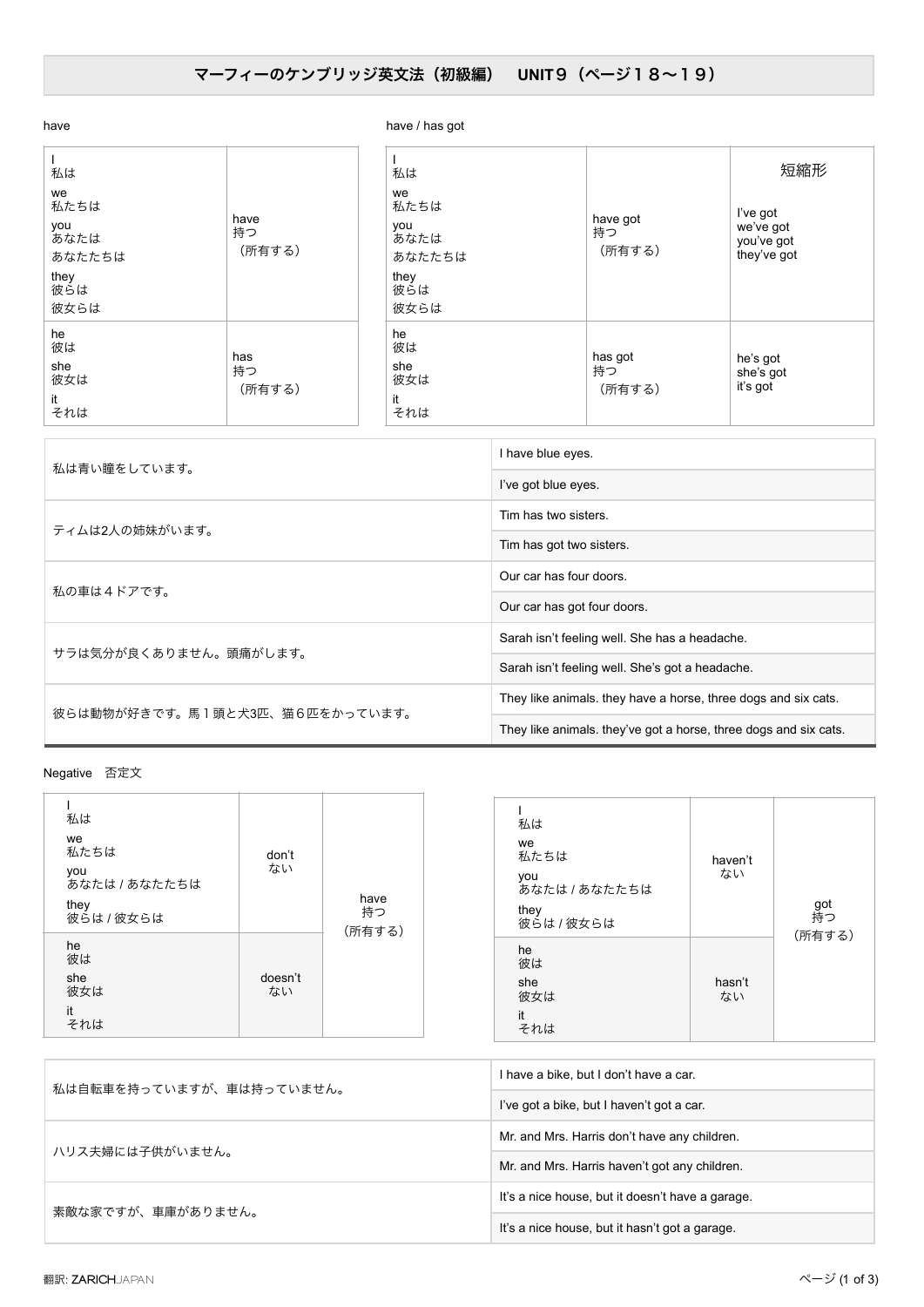| まりこは仕事をしていません。 | Mariko doesn't have a job. |  |
|----------------|----------------------------|--|
|                | Mariko hasn't got a job.   |  |

## Questions 質問文

| do<br>ですか?                                 | I / we / you / they      | have?<br>持つ |                                                                              | have<br>ですか?                     | I / we / you / they | got?         |
|--------------------------------------------|--------------------------|-------------|------------------------------------------------------------------------------|----------------------------------|---------------------|--------------|
| does<br>ですか?                               | he $/$ she $/$ it        | (所有する)      |                                                                              | has<br>ですか?                      | he $/$ she $/$ it   | 持つ<br>(所有する) |
|                                            |                          |             |                                                                              |                                  |                     |              |
| あなたはカメラを持っていますか?                           |                          |             | Do you have a camera?                                                        |                                  |                     |              |
|                                            |                          |             |                                                                              | Have you got a camera?           |                     |              |
| ヘレンは車を持っていますか?                             |                          |             |                                                                              | Does Helen have a car?           |                     |              |
|                                            |                          |             |                                                                              | Has Helen got a car?             |                     |              |
| 彼女はどんな車を持っていますか?                           |                          |             |                                                                              | What kind of car does she have?  |                     |              |
|                                            |                          |             |                                                                              | What kind of car has she got?    |                     |              |
|                                            | あなたのバックの中に何を持っていますか?     |             |                                                                              | What do you have in your bag?    |                     |              |
|                                            |                          |             |                                                                              | What have you got in your bag?   |                     |              |
| カメラを持っていますか?                               |                          |             |                                                                              | Do you have a camera?            |                     |              |
|                                            | はい、持っています / いいえ、持っていません。 |             |                                                                              | Yes, I do. / no, I don't.        |                     |              |
| カメラを持っていますか?<br>はい、持っています / いいえ、持っていません。   |                          |             | Have you got a camera?<br>Yes, I have / No, I haven't.                       |                                  |                     |              |
| アンは車を持っていますか?                              |                          |             |                                                                              | Does Anne have a car?            |                     |              |
|                                            | はい、待っています / いいえ、持っていません。 |             |                                                                              | Yes she does. / No, she doesn't. |                     |              |
| アンは車を持っていますか?                              |                          |             | Has Anne got a car?                                                          |                                  |                     |              |
| はい、待っています / いいえ、持っていません。                   |                          |             | Yes she has. / No, she hasn't.                                               |                                  |                     |              |
|                                            |                          |             | <b>EXERCISES (演習) :</b>                                                      |                                  |                     |              |
| あなたは車を持っていますか?<br>Have you got a car?      |                          |             |                                                                              |                                  |                     |              |
| 彼は車を持っていません。                               |                          |             |                                                                              | He hasn't got a car.             |                     |              |
| あなたはコンピューターを持っていますか?<br>彼はコンピューターを持っていません。 |                          |             | Have you got a computer?<br>He has got a computer.                           |                                  |                     |              |
| あなたは犬を飼っていますか?                             |                          |             | Have you got a dog?<br>He hasn't got a dog.                                  |                                  |                     |              |
| 彼は犬を飼っていません。                               |                          |             |                                                                              |                                  |                     |              |
| あなたは携帯電話を持っていますか?<br>彼は携帯電話を持っていますか?       |                          |             | Have you got a cell phone?<br>He hasn't got a cell phone.                    |                                  |                     |              |
| あなたは腕時計を持っていますか?<br>彼は腕時計を持っています。          |                          |             | Have you got a watch?<br>He has got a watch.                                 |                                  |                     |              |
| あなたは兄弟か、姉妹はいますか?<br>彼は兄弟が2人、姉妹が1人います。      |                          |             | Have you got any brothers or sisters?<br>He's got two brothers and a sister. |                                  |                     |              |
| 彼らは子供が2人います。                               |                          |             | They have got two children.                                                  |                                  |                     |              |
| 彼女は鍵を持っていません。                              |                          |             | She hasn't got a key.                                                        |                                  |                     |              |
| 彼は新しい仕事を見つけました。                            |                          |             | He has got a new job.                                                        |                                  |                     |              |
| 彼らはあまりお金を持っていません。                          |                          |             | They haven't got much money.                                                 |                                  |                     |              |
| あなたは傘を持っていますか?                             |                          |             | Have you got an umbrella?                                                    |                                  |                     |              |
| 私たちはやる仕事がたくさんあります。                         |                          |             | We have got a lot of work to do.                                             |                                  |                     |              |